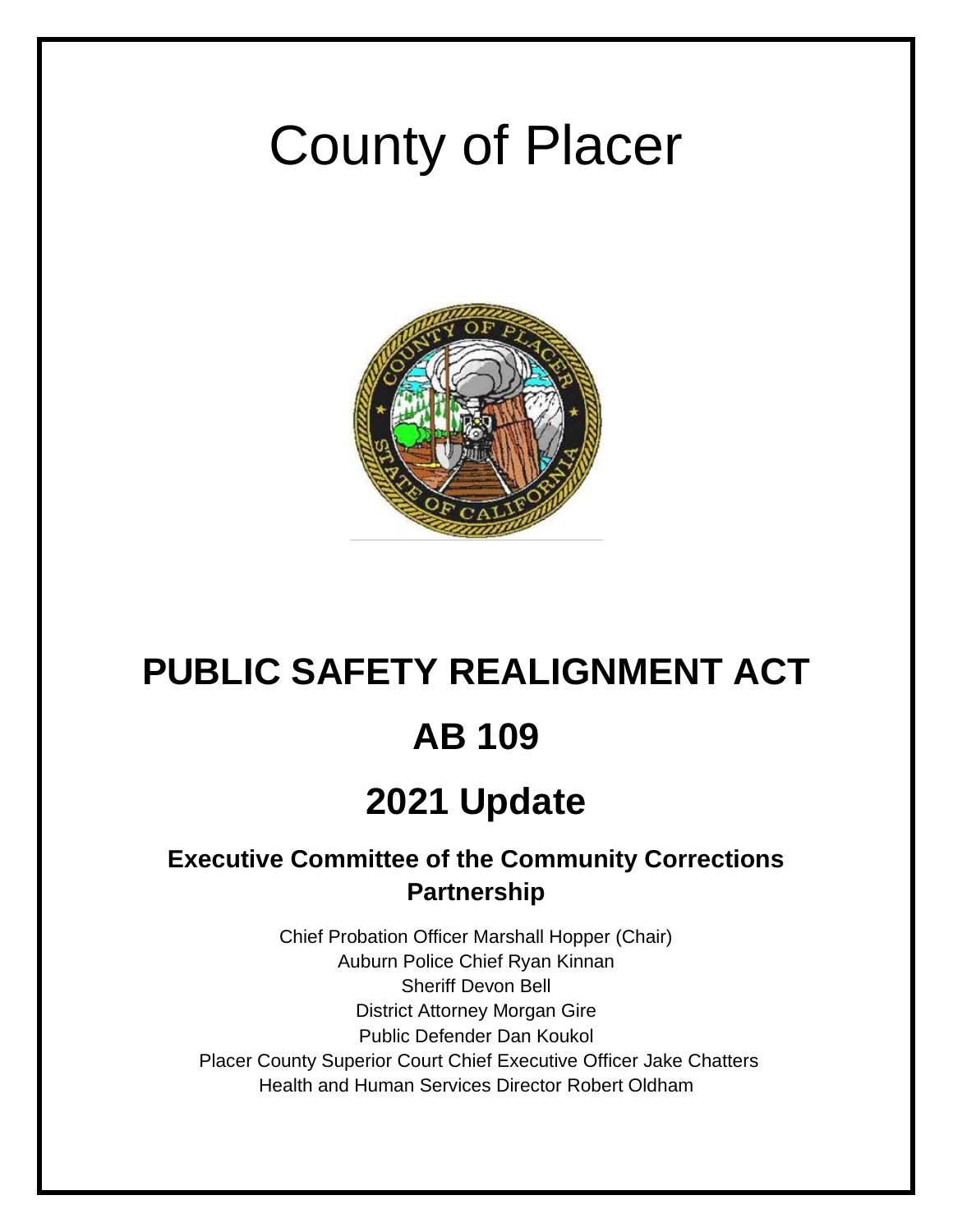## **TABLE OF CONTENTS**

| DEPARTMENTAL IMPACTS AND IMPLEMENTATION STRATEGIES 4 |  |
|------------------------------------------------------|--|
|                                                      |  |
|                                                      |  |
|                                                      |  |
|                                                      |  |
|                                                      |  |

|--|--|--|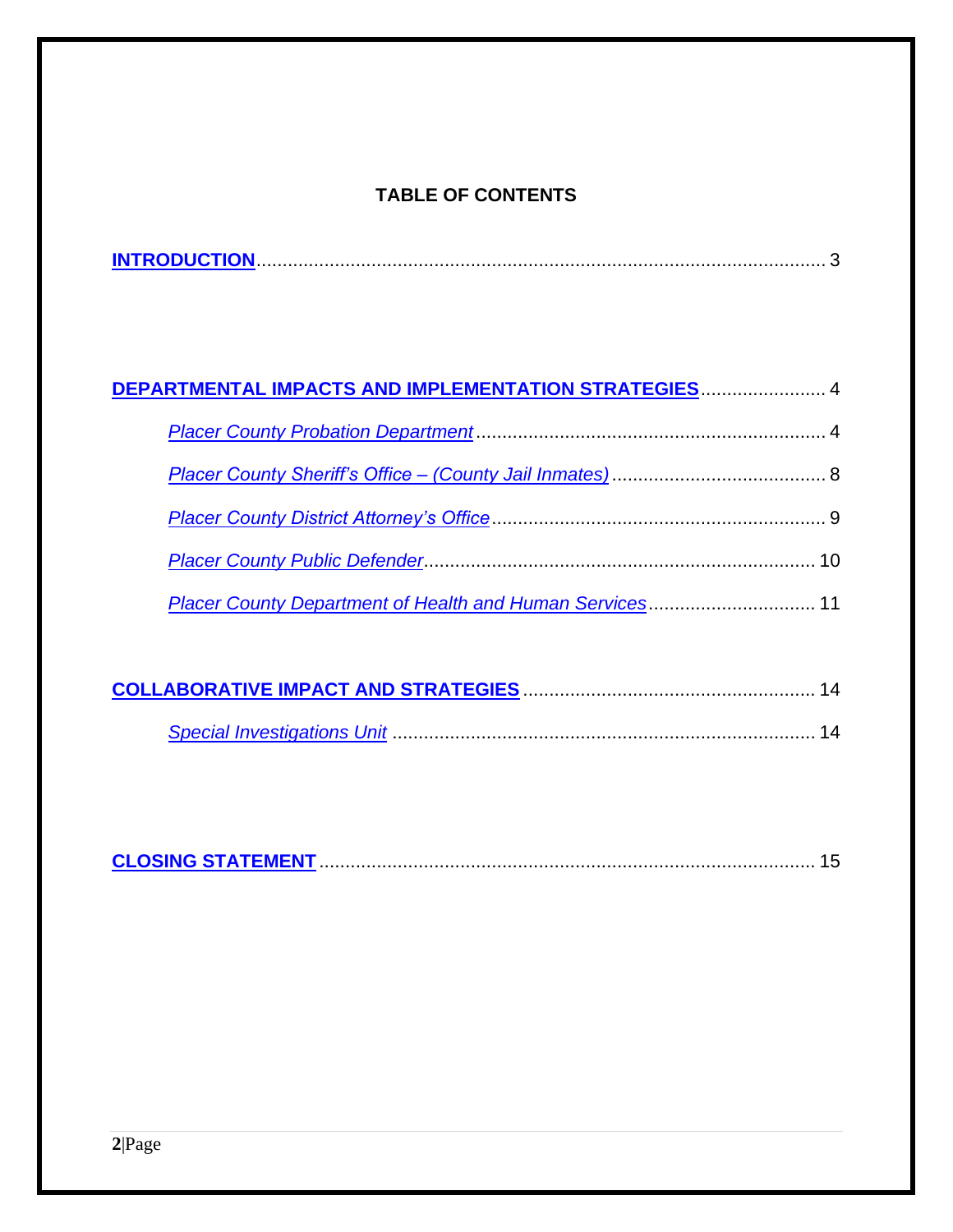This Public Safety Realignment Act 2011 Update was developed and approved by the Executive Committee of the Placer County Community Corrections Partnership (CCP), their designees and other key partners. The CCP respectfully submits this plan to the Placer County Board of Supervisors and requests their approval.

#### <span id="page-2-0"></span>**INTRODUCTION**

In 2011, the Placer County criminal justice partners faced a significant challenge with the passing of Assembly Bill 109 and Assembly Bill 117, referred to as Criminal Justice Realignment. Both bills created extensive changes to existing law, which reduced the number of offenders incarcerated in State prisons and "realigned" these offenders to local jurisdictions. Local stakeholders formed an Executive Community Corrections Partnership (CCP) to create the county implementation plan. The CCP developed a collaborative and innovative plan that considered impacts on all areas of operation while keeping public safety at the forefront. The Board approved the original CCP plan on January 10, 2012. Since the initial implementation, the criminal justice partners continue to work together while making programmatic adjustments as needed to ensure offenders in the criminal justice system are given the opportunity to receive the appropriate level of accountability and rehabilitative services. AB 109 funding has increased since implementation. However, our percentage based funding approach remains consistent with the original plan. This approach provides flexibility so we can make adjustments as needed in order to meet the needs of the populations supervised.

The funding approach is as follows:

| $\mathbf{1}$ . | <b>Placer County Probation</b>                        | 25.67%    |
|----------------|-------------------------------------------------------|-----------|
| 2.             | <b>Placer County Sheriff/Corrections</b>              | 51.02%    |
| 3.             | <b>Placer County District Attorney</b>                | 4.09%     |
| 4.             | <b>Placer County Contract Public Defense Services</b> | 4.35%     |
| 5.             | <b>Placer County Health and Human Services</b>        | 14.87%    |
| 6.             | County-City Law Enforcement Collaborative (SIU)       | \$400,000 |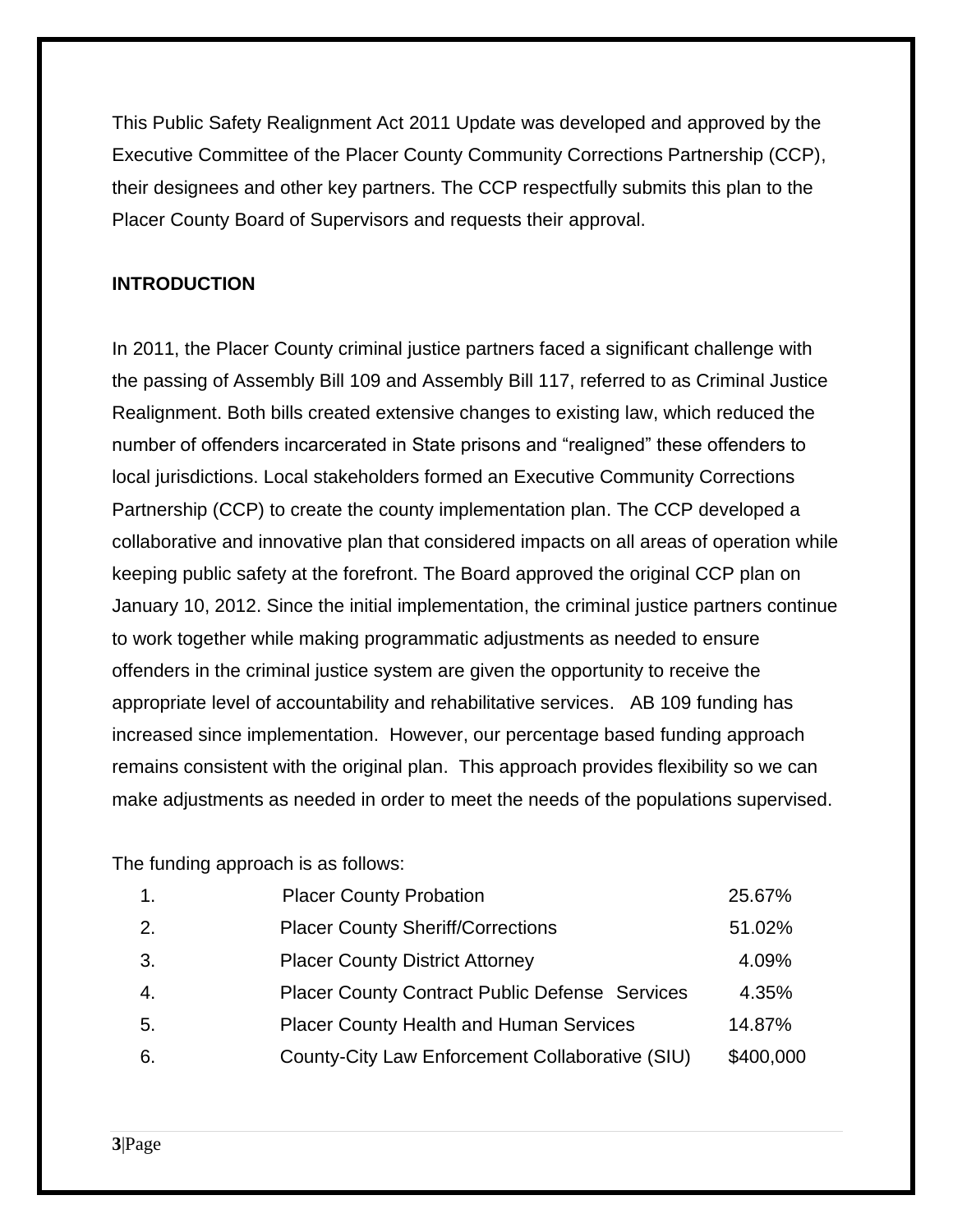In addition to the AB 109 funding, the County continues to provide additional financial support to our justice partners to support our citizens and community. The Community Corrections Partnership has created a revised plan to update our progress and services in response to Criminal Justice Realignment.

### **Key Elements of AB 109**

The key elements surrounding AB 109 include:

- 1. Redefining Felonies and shifting offenders to local jails for incarceration
- 2. Redirecting offenders formally supervised by State Parole to local probation departments
- 3. The ability to utilize Flash Incarceration to redirect offender behavior
- 4. Parole Revocation to serve custody time in local county jails.
- 5. Changes to local incarceration conduct credits
- 6. Expanded use of Alternative to Custody programs
- 7. Authorizes the use of incremental sanctions to redirect behavior

### <span id="page-3-0"></span>**DEPARTMENTAL IMPACTS AND IMPLEMENTATION STRATEGIES**

#### <span id="page-3-1"></span>*Placer County Probation Department*

The Probation Department is designated as the County agency responsible for implementing Post Release Community Supervision as specified in Section 3451 of the California Penal Code and continues to provide the following related services as outlined in the original CCP plan:

- Prepare Presentence Investigation Reports
- Risk and Needs Assessments
- Referrals to treatment, educational, and vocational services
- Arrest and Flash Incarceration
- Imposition of sanctions that are consistent with evidence based practices and the intent of AB 109 and SB 678
- Facilitate collaborative operations with local law enforcement agencies
- Participate in Mental Health Court
- Collaboration with CDCR on returnees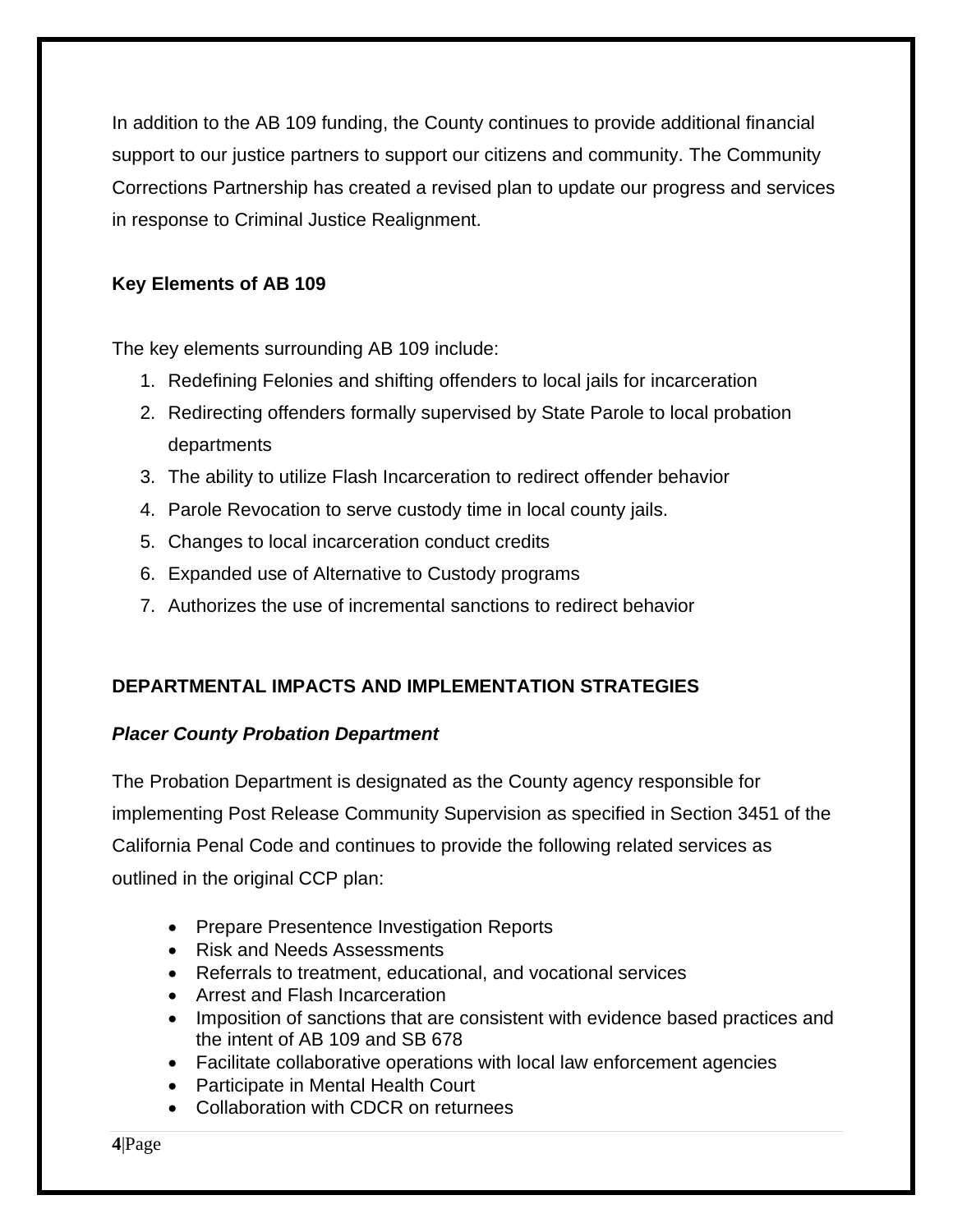- Continue to conduct own recognizance and pretrial assessments on offenders detained in the jail
- Continue to supervise and operate the Electronic Monitoring and Adult Work Release programs
- Supervise and operate the Pretrial Supervision Program
- Pretrial Probation Officers assigned to both jails
- HHS Practitioners embedded at the Probation Department
- Alcohol and other Drugs screenings
- Mental Health evaluations
- Treatment Services Residential and outpatient oversight
- Supervision Recommended high risk caseload ratios 50 to 1
- Probation to identify and make programmatic changes as needed

Since implementing the original plan and with the support of the Board of Supervisors, the Probation Department has made significant programmatic changes to support the appropriate supervision and continuum of services to the offender population. On February 15, 2015, the Board of Supervisors approved and funded the Placer Re-Entry Program (PREP). The program was designed to enhance services to the offender population while holding them accountable to the terms and conditions of supervision. In addition, PREP also includes the Northern California Construction Training Program designed to help offenders become trained in the field and obtain employment upon their release from custody. Today, there are approximately 200 participants enrolled in PREP at our three locations (Roseville, Auburn, and Tahoe). PREP continues to make adjustments as needed and provide essential services to the offender population as they re-enter the community.

Those programs include:

#### • **Classes at PREP**

- Anger Management
- Courage to Change
- Getting it Right
- Moral Reconation Therapy
- Moving Through Grief
- Moving Beyond Co-Dependency
- PC1000-Diversion Program for Drug Offense
- Seeking Safety
- Theft Education
- Wellness and Recovery
- 52 Week Parenting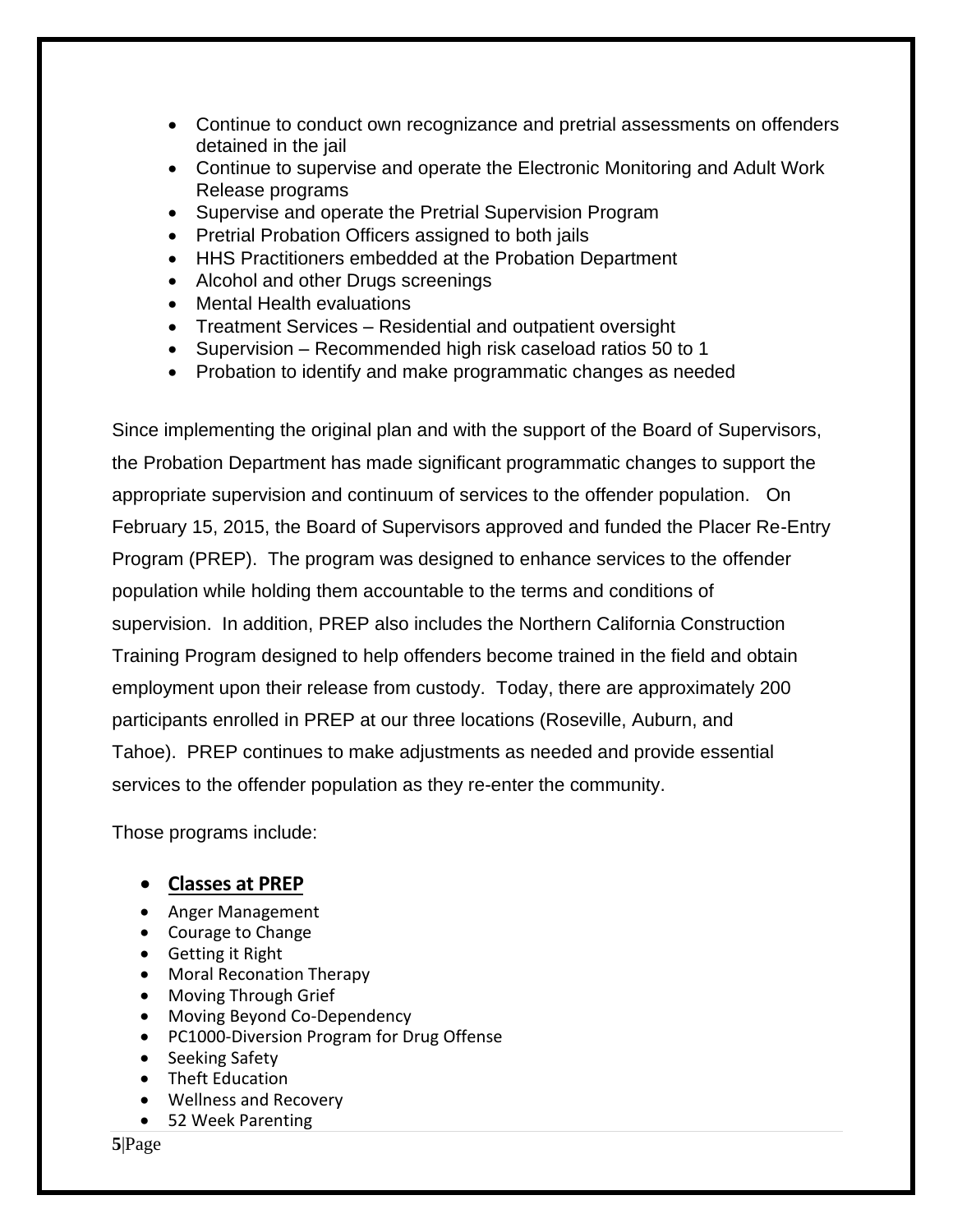• 52 Week Batter's Treatment

#### • **Referrals to Community Services**

- Alcohol and Drug Assessment/Treatment
- Child Support
- Clean Slate Clinic
- Employment Services
- General Assistance and SSDI Benefits
- Golden Sierra Job Training Agency
- AMI Housing
- Medi-Cal
- Mental Health
- Placer County Office of Education-High School Diploma
- Reduced fee/no fee CA Identification Cards
- Revenue Services
- Sierra College

#### • **Other Services**

- Clothes closet
- Computer lab
- Transportation assistance (bus passes)

Since realignment, the Probation Department has made significant adjustments to our programs to meet the needs of our justice system while providing the least restrictive options for offenders. Therefore, our alternatives to incarceration programs continue to include Electronic Monitoring, Work Release for sentenced offenders, and Pretrial Services for those pending the court process. GPS supervision and the use of Secure Remote Alcohol Monitoring (SCRAM) continue to increase while providing essential community supervision, providing relief to the jail population in order to house the individuals posing the most significant risk to our community. Currently, there are 761 individuals being supervised on our alternative to incarceration programs.

Collaborative case planning, our onsite HHS practitioners, and our partnership with the Adult System of Care continues to be the focal point of this active engagement approach involving the offender, their family, the probation officer, law enforcement, and multiple service providers (e.g., housing, employment, vocational training, education,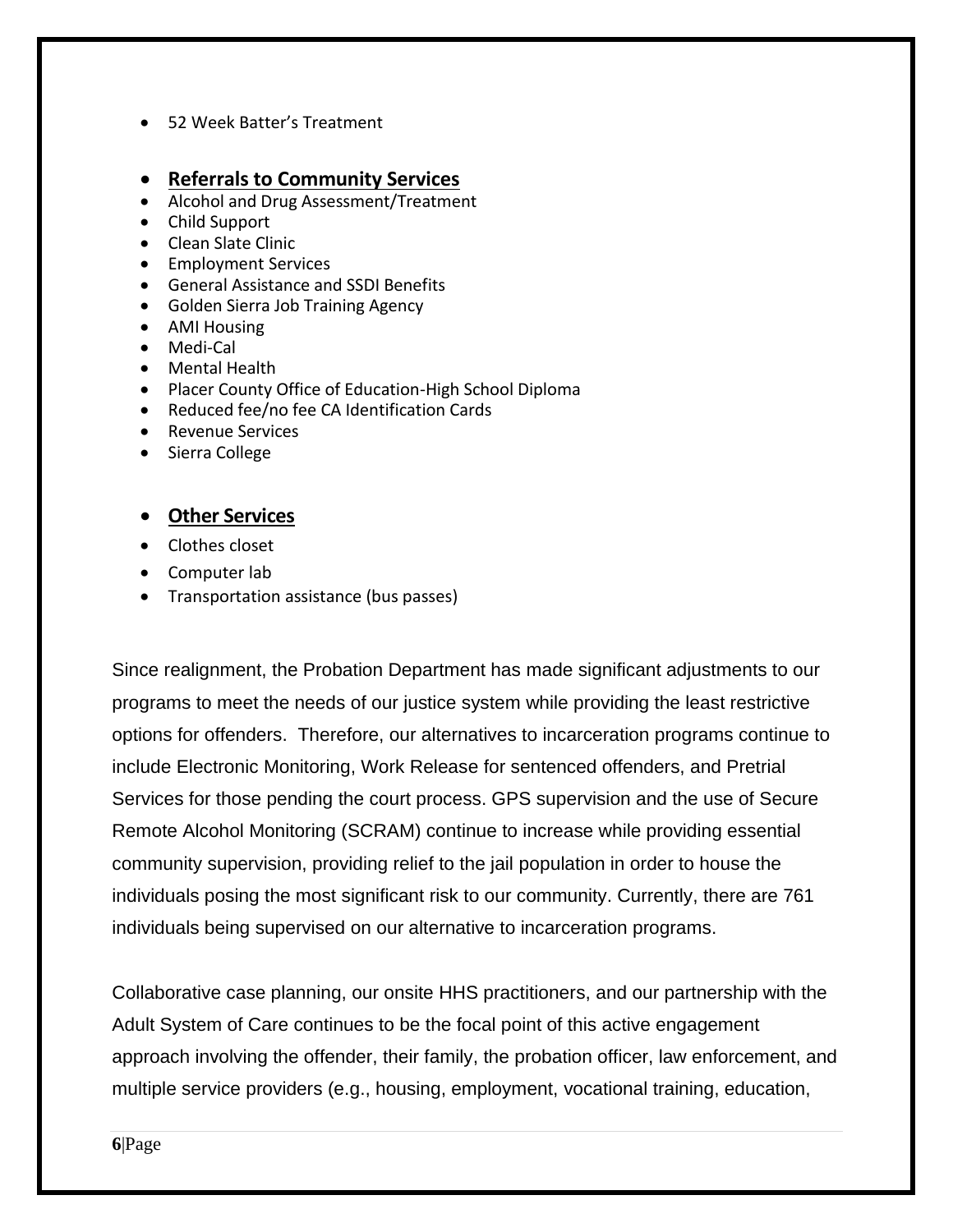physical health, nutritional supports, behavioral health, and pro-social activities). Individual factors such as strengths, risk factors, needs, learning style, culture, language, and ethnicity are integral to determining appropriate interventions and services. In addition to these important considerations, the risk/needs assessment and case plans help determine the level of supervision required and identifies the types of evidence based treatment and services the offender needs in order to be successful.

Regarding high risk offender accountability, we continue to assign our most serious offenders to the SIU caseload and conduct random afterhours compliance checks when appropriate. Further, to meet the increased numbers of high risk offenders released to our community, we have assigned a probation officer to the Roseville Police Department's Crime Suppression Unit. This officer assigned to the task force also supervises a high risk caseload comprised of Roseville's most serious/high risk offenders.

In conclusion, the Probation department recognizes that each person under our supervision is unique and requires a specialized case plan in order to reach the best possible outcomes. Therefore, we will continue our risk based supervision approach, providing accountability and supervision services to the populations served. Adjustments will be made based on the offender population's needs and changing legislation to provide for a safer community into the future.

#### <span id="page-6-0"></span>*Placer County Sheriff's Office*

#### **Updated AB 109 Impacts to Jail Operations**

At the implementation of the original plan in 2011, the Sheriff's Office operated one jail facility in Auburn. The plan noted the need for increased programing opportunities, a restoration of staffing positions, and a need for additional bedspace as the Average Daily Population (ADP) was anticipated to increase. Since implementation of the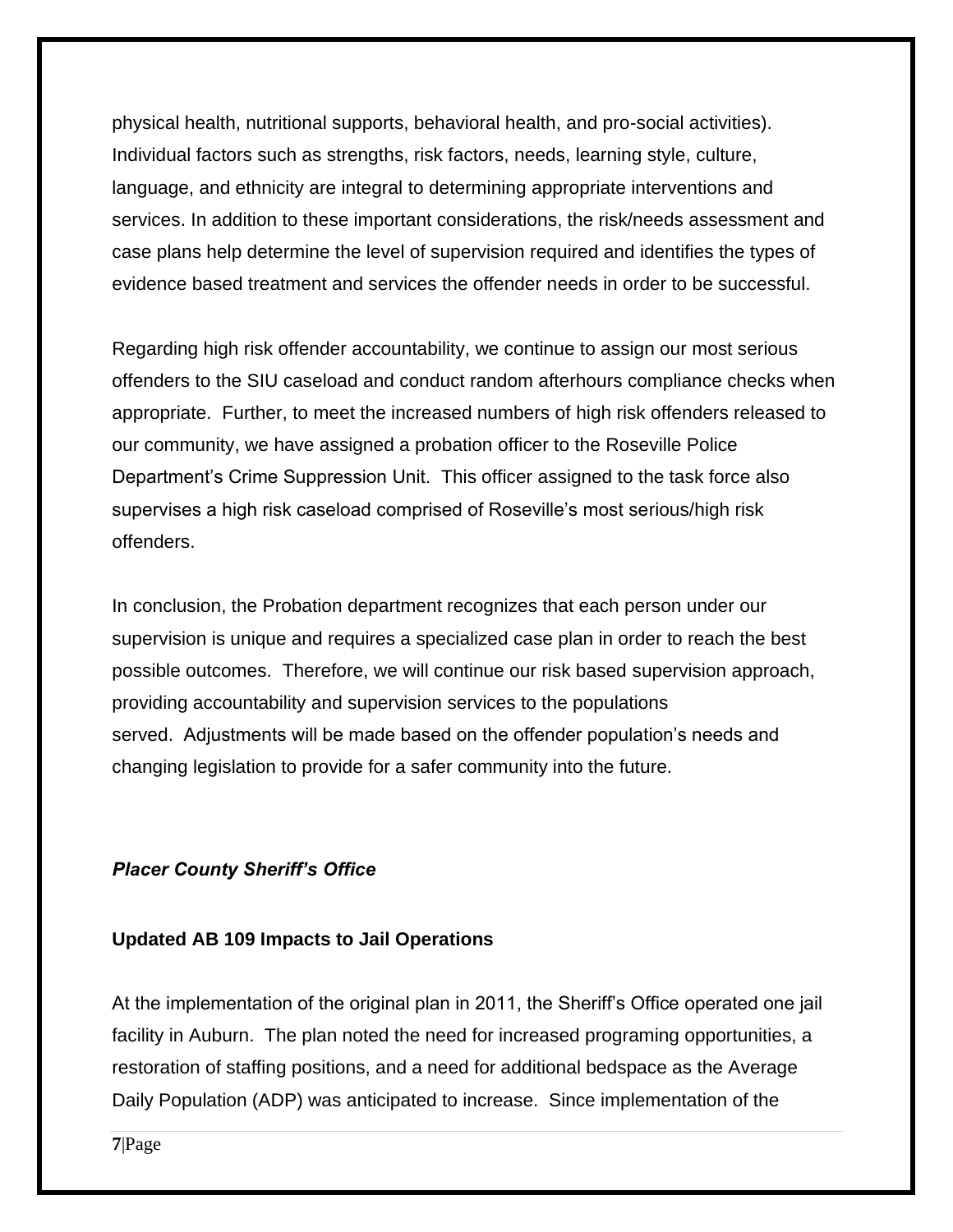original plan, the Sheriff's Office has opened the South Placer Jail in Roseville, which increased total operational bedspace to 855. The phased opening of the South Placer Jail in 2015 provided significant programing opportunity increases between the two facilities, as well as greatly increased medical capabilities to provide for inmate care.

The programing opportunities include:

- Distance learning in mathematics, reading and writing, computer science, anger management, parenting, substance abuse, offender corrections, offender responsibility, employment, and cognitive awareness
- Training programs in landscaping, gardening, screen printing, food safety, sewing, and embroidery
- Alcohol and Narcotics Anonymous
- Onsite GED completion

Since the implementation in 2011, the Placer County Jail System has experienced the expected increase in the ADP of inmates sentenced under Realignment. The current ADP of 602 inmates contains on average 20% that are directly related to Realignment. Despite the added capabilities that the opening of the South Placer Jail provided, the population of inmates who would otherwise be housed at a state facility have caused continued impacts to jail operations, which include:

- Increased medical care costs, to include outside doctor appointments, long term care, etc.
- Increased inmate sophistication
- Increased inmate on inmate altercations
- Increased inmate on staff altercations
- Increased narcotics inside facilities
- Increased transportation costs
- Increased inmate programing costs
- Increased complication of the inmate classification system
- Increased releasing (pre-trial and sentenced) of "lower-level" inmates to facilitate housing of Realignment inmates

The staffing increases of the original plan have been incorporated into the correctional system as a whole and coincided with the opening of the South Placer Jail. However, as the ADP has increased, the impacts of Realignment have increased proportionally at the same time. The Corrections Division continues to find itself relying on staffing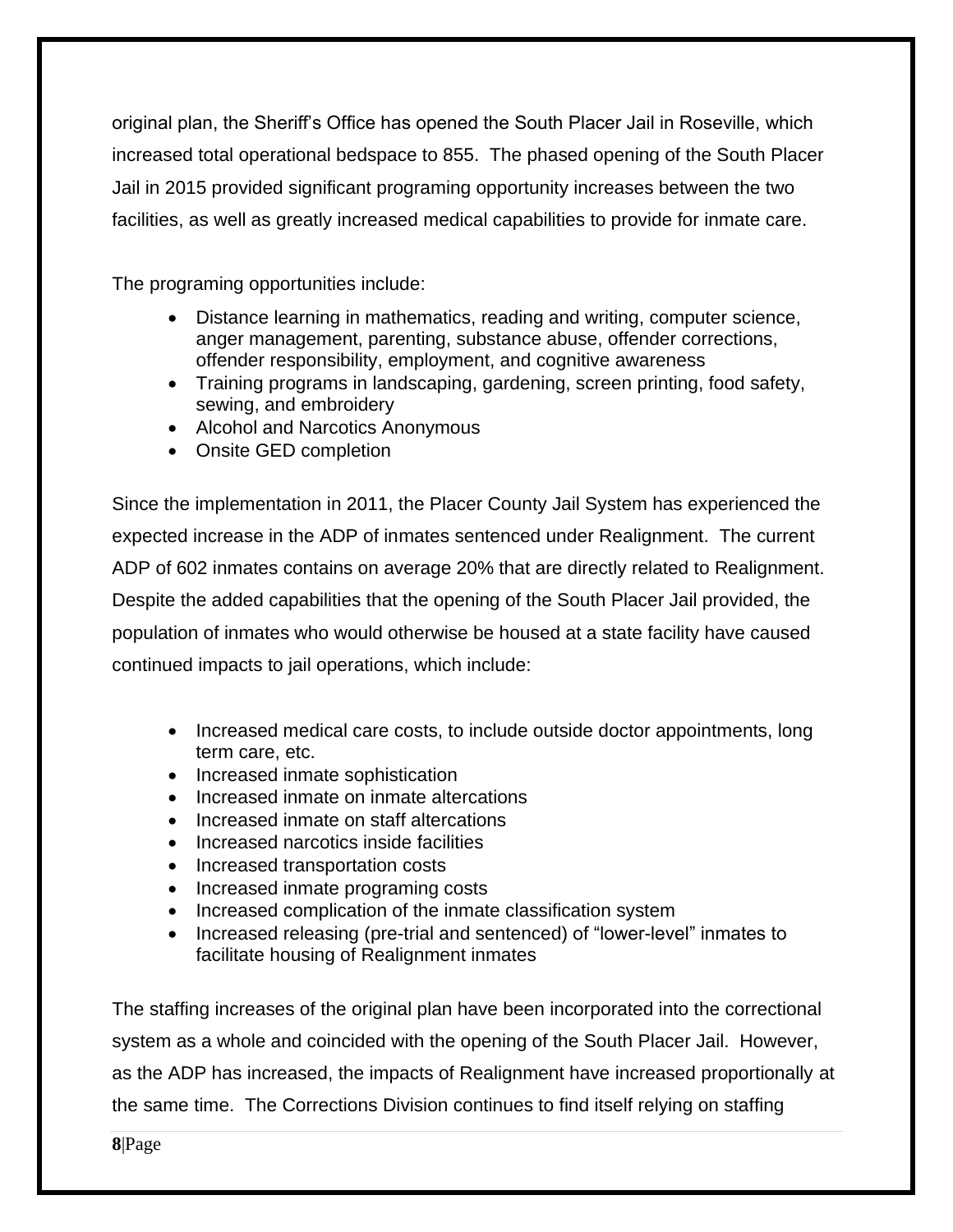provided in the original CCP plan. The Sheriff's Office will continue to provide professional custody and care of those confined within our jail facilities.

#### <span id="page-8-1"></span><span id="page-8-0"></span>*Placer County District Attorney*

The statutory changes to crimes and sentencing in 2011 known as "Realignment" have had a significant impact on the workload at the Placer County District Attorney's Office (PCDA) as predicted a decade ago. Since realignment, this office has seen a general increase in the amount of work assigned to each prosecutor, both in terms of caseloads, court appearances, and in advocating for appropriate sentencing outcomes for each criminal case.

One significant change ushered in by Realignment was the shifting of responsibility for the handling of post-sentence violations (previously known as parole violations, now known as violations of Post Release Community Supervision (PCRS). Prior to Realignment, when a felony offender was sentenced to state prison, that person would be placed on parole upon release. If a parolee was alleged to have violated parole, that parole violation would be handled by the state parole system through a process known as a *Morrisey* Hearing.

This process was radically changed with Realignment. Beginning in 2011, many felons sentenced to state prison were released under a form of supervision now known as "Post Release Community Supervision" (PRCS). Under Realignment, individuals alleged to have violated PRCS are entitled to have their violation litigated in superior court, and the PCDA is responsible for prosecuting those violations from start to finish. As expected 10 years ago, this statutory change has resulted in an increased caseload for all of our felony attorneys and support staff.

Realignment also impacted overall case resolution. It was predicted in 2011: "…the PCDA must now develop expertise in alternative sentencing with a reduced level of reliance on incarceration." Over the course of the previous decade, and certainly increasing under the current administration, PCDA prosecutors have sought to work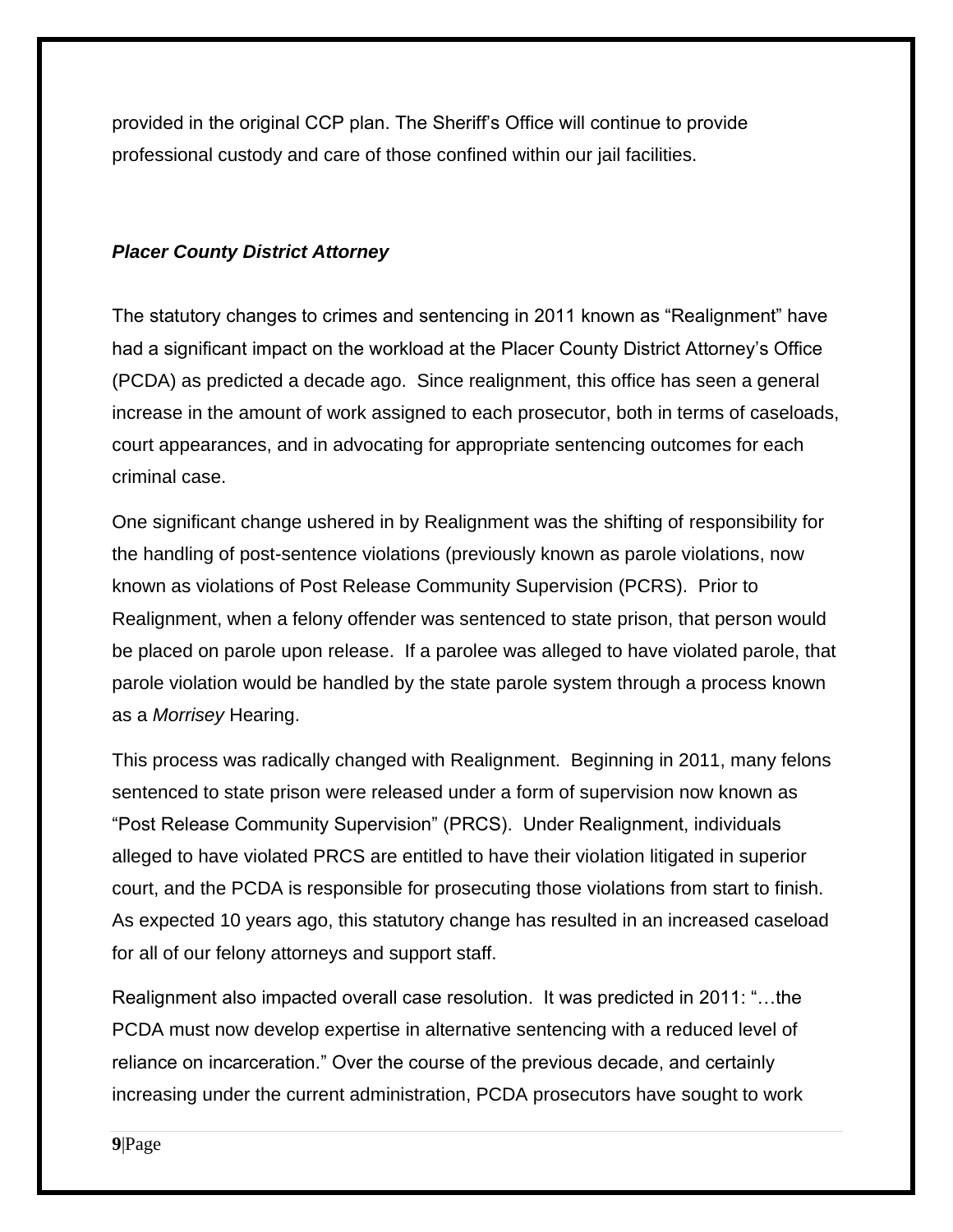closely with Probation and the courts to fashion criminal dispositions that utilize evidence-based alternatives to state prison incarceration while maximizing accountability and public safety. Over the course of the past 18 months, PCDA staff and Probation staff have participated in training programs focusing on the availability of various pre-sentence and post-conviction programs for offenders. Realignment has required that prosecutors learn how best to use novel sentencing approaches in resolving criminal cases, and accordingly PCDA staff must be adequately trained and equipped to advocate for the best outcomes for county residents.

The process of realignment was just the start of a massive criminal justice reform that began in 2010 and continues to this day. The Placer County District Attorney's Office will continue to work with our criminal justice partners to advocate for just, equitable, and fair outcomes for every offender in order to protect the citizens of Placer County.

#### *Placer County Public Defender*

The Placer County Public Defender (Koukol & Associates) established a specialized assignment on Realignment. The assigned attorney works exclusively with the realigned offender population and provides services to those individuals who will now qualify for county jail and alternative program placement sentences under AB 109. The attorney assigned to the Realignment cases works with Probation and the District Attorney to explore alternative sentencing strategies and identifying clients who are eligible for programs under AB 109.

#### <span id="page-9-0"></span>*Placer County Department of Health and Human Services*

Health and Human Services (HHS) serves the Post Release Community Supervision offenders, the locally sentenced (non) offenders, formal probationers, informal probationers, and jail inmates.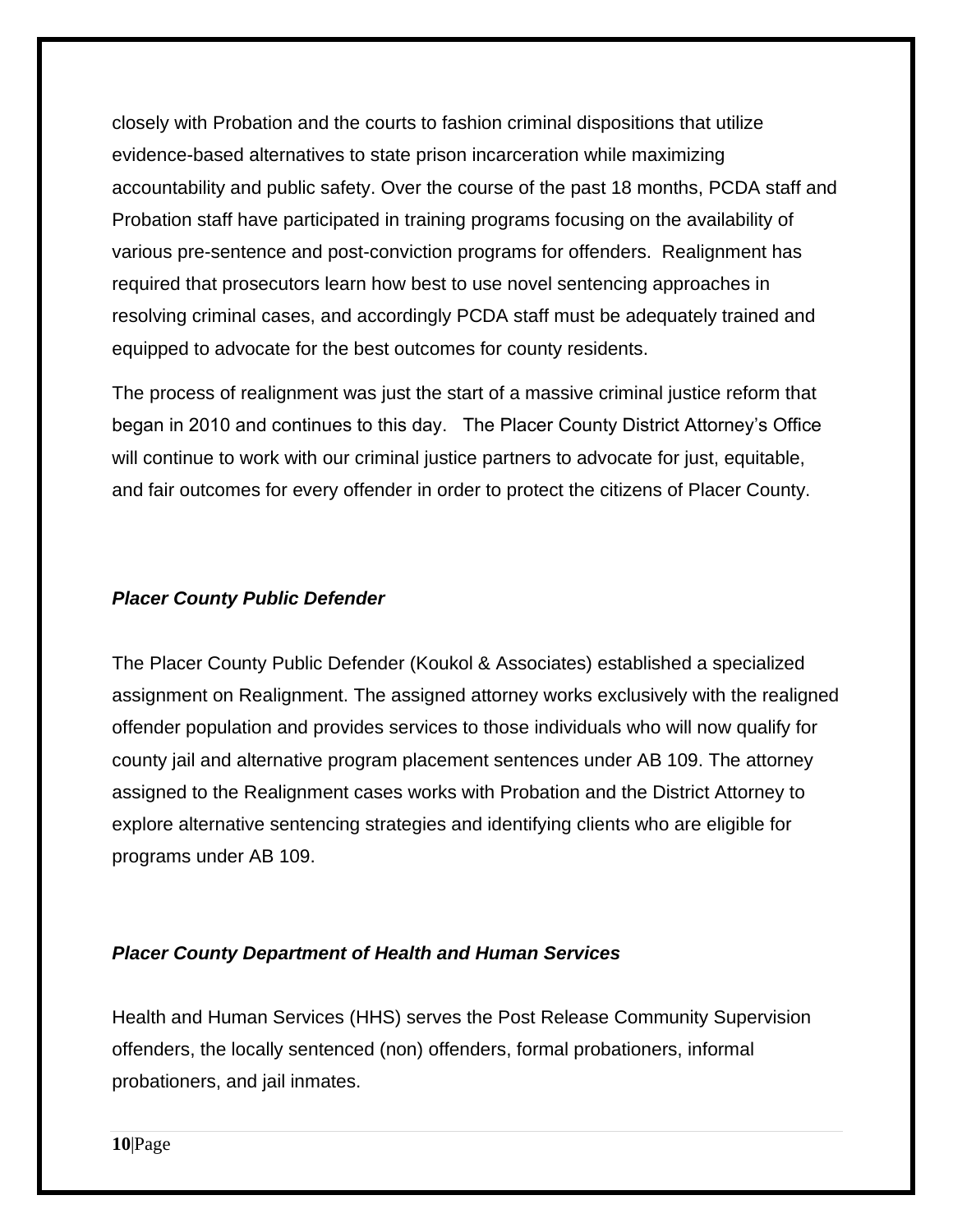#### **Behavior Modification Classes**

There are several programs currently in use in Placer County to modify criminal behavior. Several providers offer DUI related courses, anger management classes, batterers treatment programs, and parenting programs. These programs will continue to be used as a means to educate offenders and modify criminal behavior when deemed appropriate by the Court or Probation. The costs associated with these programs are either paid for by the offender on a sliding scale basis or funded through county or community programs.

#### **Mental Health**

Placer County Health and Human Services provides services to people with severe and persistent mental illness who meet the eligibility criteria under the State managed care contract with Medi-Cal. Services include psychiatric care, group and individual counseling, service coordination (case management) and housing support. In addition, the Placer County Superior Court, in cooperation with HHS, Placer County Probation, the PCDA and the Public Defender's Office, operate a Mental Health Court. This court is available to eligible offenders who engage in evidence-based treatment programs that target the unique needs of the offender as a term of their probation.

#### **Existing Resources and Services for Offenders on Supervised Release**

HHS will continue to assess and determine eligibility for public assistance programs designed to meet the basic needs of the offender population. HHS provides resources and referral services, which include referrals to other agencies, i.e. food banks, housing services, First Five, etc. HHS will continue assist individuals/families with finding solutions to daily-living challenges as they make important transitions in their lives by providing services and access to benefits. These services include CalWORKs, CalFresh (Food Stamps) and Medi-Cal. CalWORKs provides cash assistance and welfare-towork services for low-income adults with dependent children. CalFresh (formerly Food Stamps) is a monthly benefit that can be used to purchase food. Medi-Cal is health coverage for low-income children, pregnant women, seniors and persons with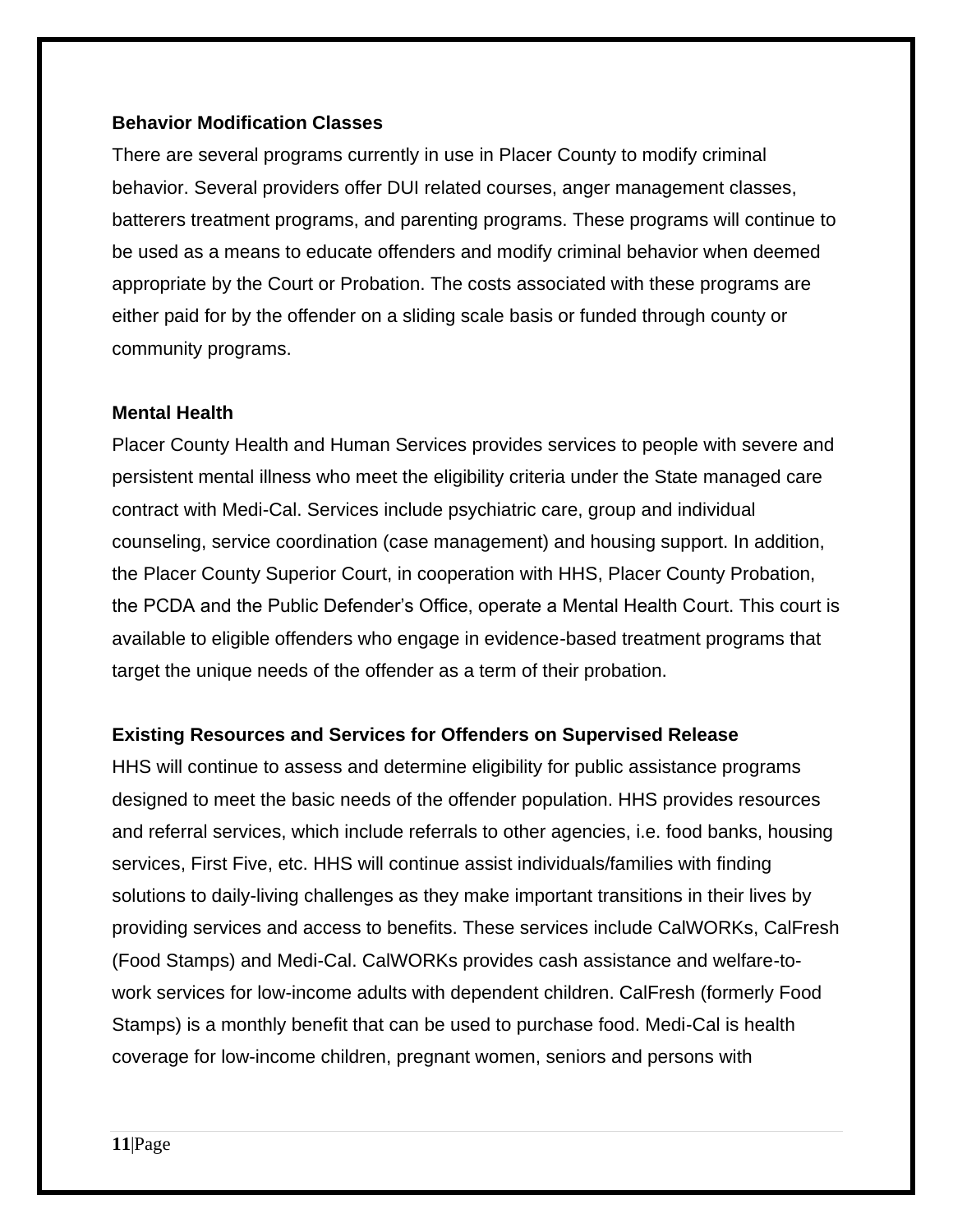disabilities. Individuals who are screened for Medi-Cal and determined to be ineligible are referred to other state and local subsidized health care programs.

#### **Alcohol and Drug Treatment**

The Adult System of Care, within HHS, provides three full-time mental health professionals who are co-located with Placer County Probation. These practitioners provide direct services to the probation population; which includes, assessing for both mental health and substance use disorders, collaborating with probation and local courts, referrals for SUD and mental health treatment, and linkage services when community resources are needed.

Co-location with Placer Probation greatly improves access to treatment and county resources. Staff complete all necessary intake paperwork and clinical assessments to quickly link probationers to substance use and mental health treatment. In essence, these co-located staff act as an additional access point for HHS services and work in tandem with probation to link court involved clients with treatment. Services are offered at probation sites, ASOC clinic locations, within local jails, and within the community. HHS services are not based upon the participants ability to pay and are funded through Medi Cal, various grant and local funds, or by an established sliding fee schedule for eligible participants. All levels of service, both mental health and substance use disorder treatment, are available to court involved clients.

HHS staff in connection with the Probation Department conduct jail-based assessments to determine offender needs. Upon completion of an assessment, HHS practitioners assist supervision teams with the development of treatment goals and the identification of intervention programs. All residential and outpatient treatment programs adhere to accepted evidence-based standards and practices. When referred by the Court, probation and HHS practitioners determine the type of interventions needed for probationers. The CCP funded Practitioners are exclusively used for the criminal justice population on any level of supervised release, including those in custody.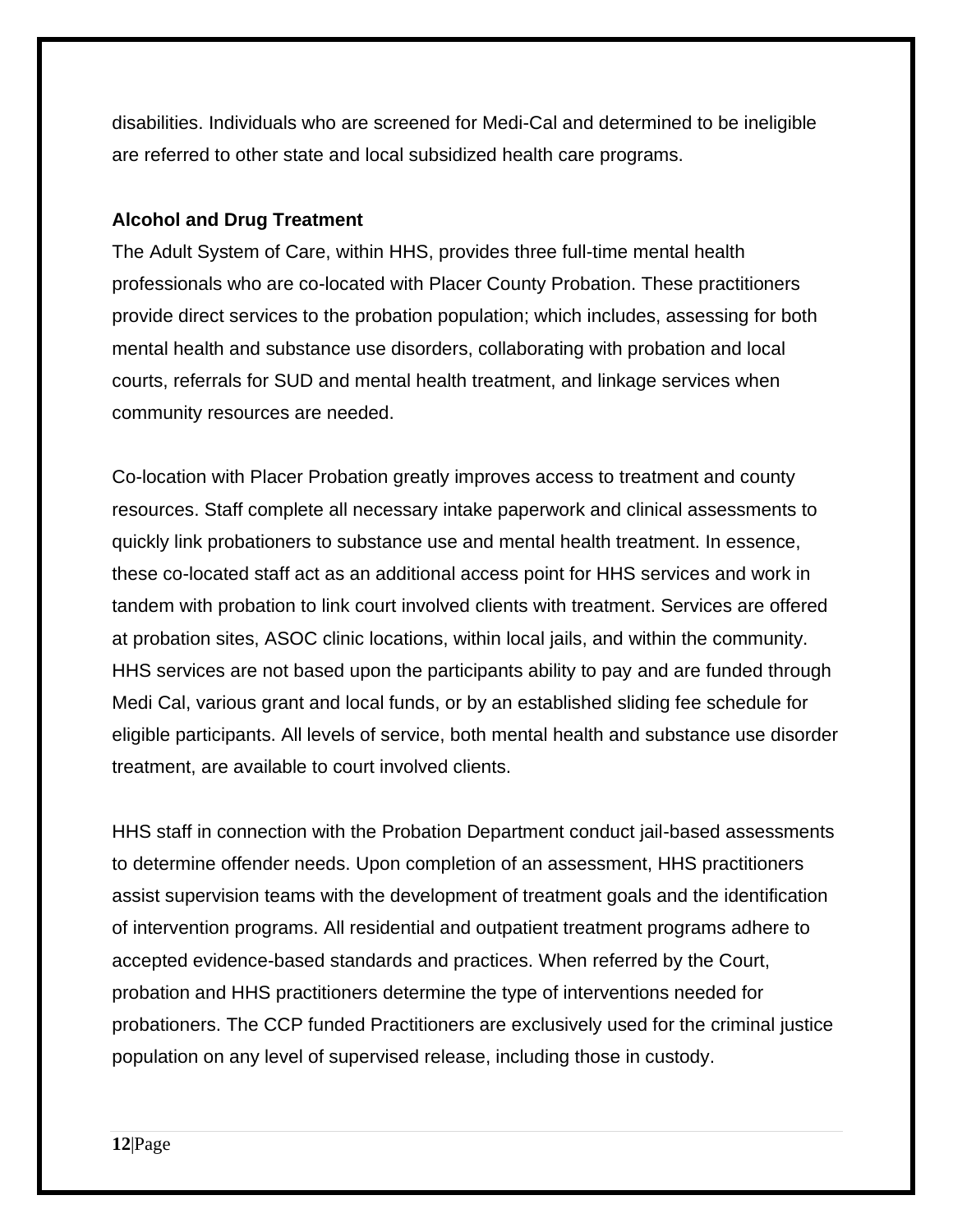During FY 20-21, the three CCP funded HHS practitioners served 184 probationers. In terms of substance use treatment, 118 of these probationers were referred to residential treatment with an average length of stay of 38 days. 69 clients were linked with shared living environments (i.e. Recovery Residence's) for continued SUD support. Average length of stays within these programs were 27 days per probationer with total of 1,863 funded days for the program as a whole. Group counseling, individual counseling, case management and withdrawal management services are also funded. In total, \$315,572.14 in direct services were funded using CCP resources during FY 20-21.

#### **Evidence Based Program Accounting**

Given the profile of these offenders' emphasis will be placed on evidence-based programs such as drug treatment, mental health treatment and behavioral modification programs, education, and jobs skills. The Evidence Based Program accounting will be managed by the Probation Department and may only be used for the treatment of criminal offenders. Any alternate use of these funds must be approved by the CCP. Probation will ensure a complete accounting of all HHS CCP funds expended on evidence-based programming to include the type of program, the provider of the program, an offender identifier and the cost of the program.

#### <span id="page-12-0"></span>**COLLABORATIVE IMPLEMENTATION STRATEGIES**

#### <span id="page-12-1"></span>*Special Investigation Unit*

Since October 1, 2011, Placer County's local criminal justice system has been and will continue to be responsible for monitoring offenders paroled from state prison. These offenders (PRCS) are being released on Community Supervision. Many of these individuals have a long, history of criminal behavior, some including serious and violent offenses, and have served multiple prior prison terms. Some within this group have demonstrated by their past behavior that they pose a significant risk of reoffending, a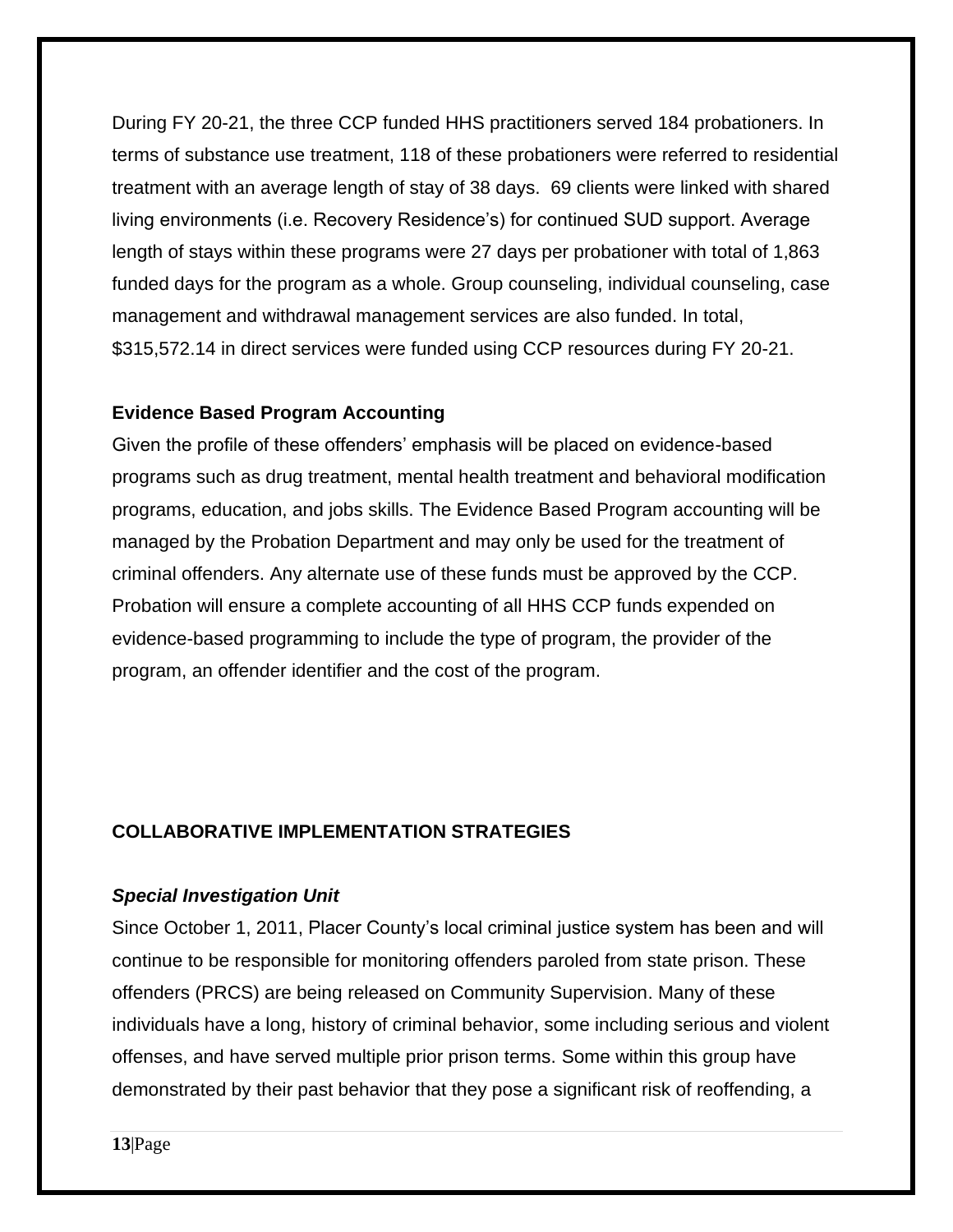significant risk to public safety and a significant risk to the safety of law enforcement officers. It is also these individuals who may have the greatest impact on local crime rates and therefore cause the greatest impact to local law enforcement agencies. Accordingly, these offenders need to be afforded the highest level of monitoring and supervision to insure they are complying with the terms of their release.

This high level of monitoring has been the responsibility of the Placer County Probation Department. Given the criminal backgrounds of these offenders the CCP recognized the need to have a collaborative law enforcement effort within the County to assist Probation in the monitoring and supervision of the PRCS population. The infrastructure for this unit currently existed within the Special Investigations Unit (SIU) of Placer County which is organized and managed by the Bureau of Narcotics Enforcement of the State of California.

SIU is currently a drugs, weapons and significant safety risk task force for Placer County located in the City of Roseville and is comprised of a Department of Justice (DOJ) Special Agent Supervisor as the Commander, two Deputy Sheriffs from the Placer County Sheriff's Department; a Deputy Probation Officer from the Placer County Probation Department; one Police Officer each from the Rocklin Police Department, Roseville Police Department, and Auburn Police Department, and a clerical aid from the Placer County District Attorney's Office. All personnel assigned to SIU report to the SIU Commander.

In response to Public Safety Realignment, SIU expanded its mission to include assisting Probation in the monitoring of PRCS offenders within our county. SIU provided compliance monitoring checks with random home visits, and searches. The team members facilitated and lead warrant apprehension activities, responded to high level GPS alerts, and assisted local municipal law enforcement and allied agencies with operations or incidents related to the realigned offender population. The Probation Department allocated a case load of the most dangerous and high-risk offenders to the probation officer assigned to SIU.